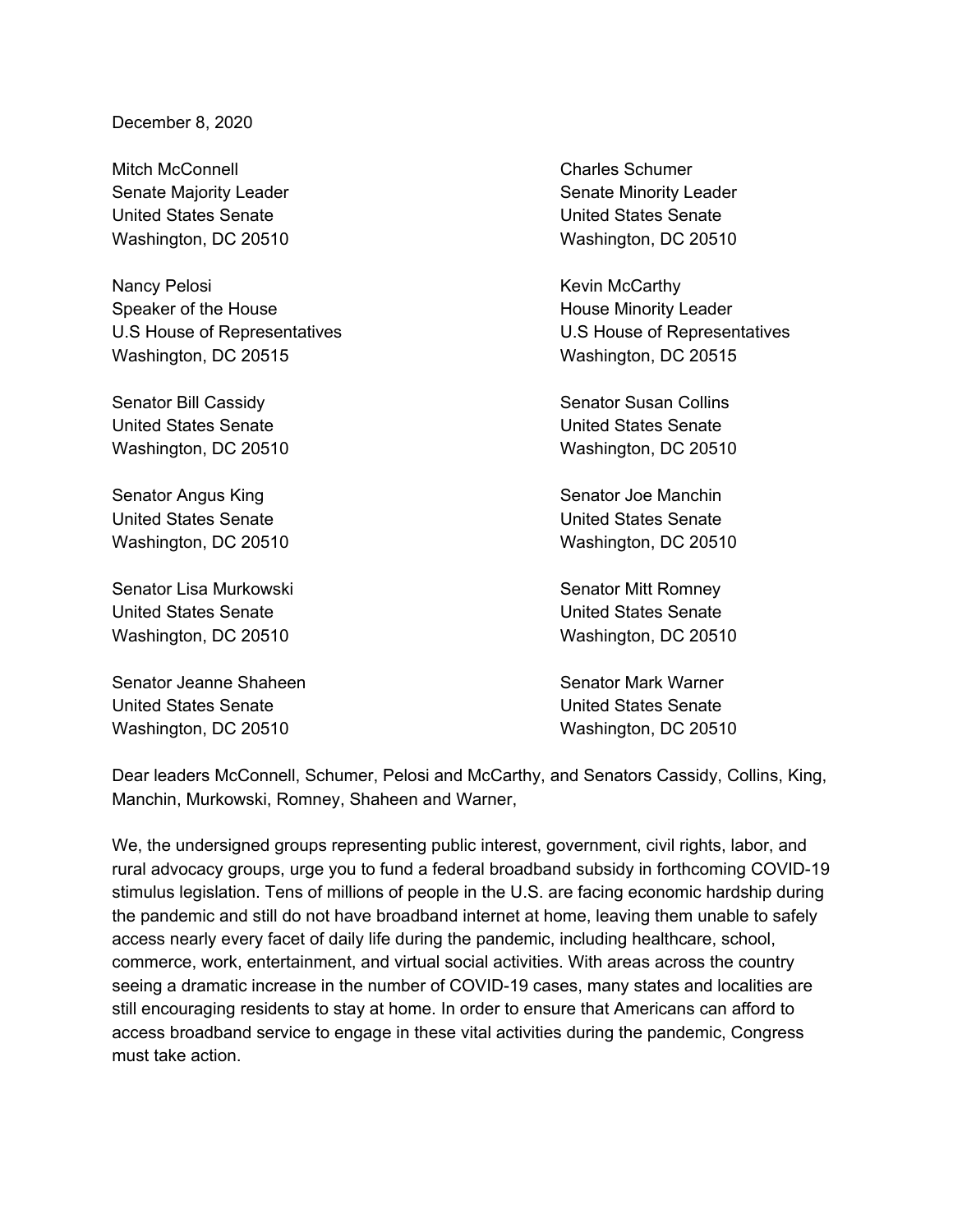Even before the pandemic, millions of people in the U.S. did not have access to broadband. Low-income families, rural residents, and people of color are particularly impacted because of the high price of connectivity. During the pandemic, many more Americans find themselves unable to afford broadband because of the financial impacts of COVID-19. Thirty [percent](https://morningconsult.com/2020/06/30/internet-service-providers-pandemic-low-income-billing-poll/) of low-income Black, Hispanic, and people of color say that they have missed an internet payment since the pandemic started, and half of low-income people of color are worried about being able to pay their broadband and phone bills over the coming months.

We understand that current stimulus proposals may include funding for broadband deployment and some suggestion that states could also use this money for adoption programs, but that they would not provide a federal broadband subsidy. While universal deployment is important, high prices are the most significant and immediate barrier to bridging this connectivity divide. Promoting affordability through the stimulus package will ensure that people get connected now.

The United States House of Representatives has already acted twice to help ensure that everyone has access to an affordable broadband connection. By passing the HEROES Act, the House voted to help low-income families and those financially impacted by COVID-19 afford broadband by providing them with a \$50 subsidy, and to prohibit internet service providers from disconnecting customers unable to pay their bills. Now, the Senate *must* take action if they want communities to connect to broadband.

Everyone needs broadband internet service during this unprecedented crisis. That is why the Senate must act to include policies that support broadband adoption in stimulus legislation. We urge Congress to not overlook the fact that providing a broadband subsidy will quickly connect millions of people to this vital service. It is, perhaps, the single most impactful way to get our communities connected during the pandemic.

Sincerely,

Access Now Asian Americans Advancing Justice | AAJC Benton Institute for Broadband & Society California Center for Rural Policy Center for Rural Strategies Common Cause Communications Workers of America Connecticut Office of Consumer Counsel Consumer Reports Detroit Community Technology Project Fight for the Future Free Press Action Higher Learning Advocates Highlander Research and Education Center